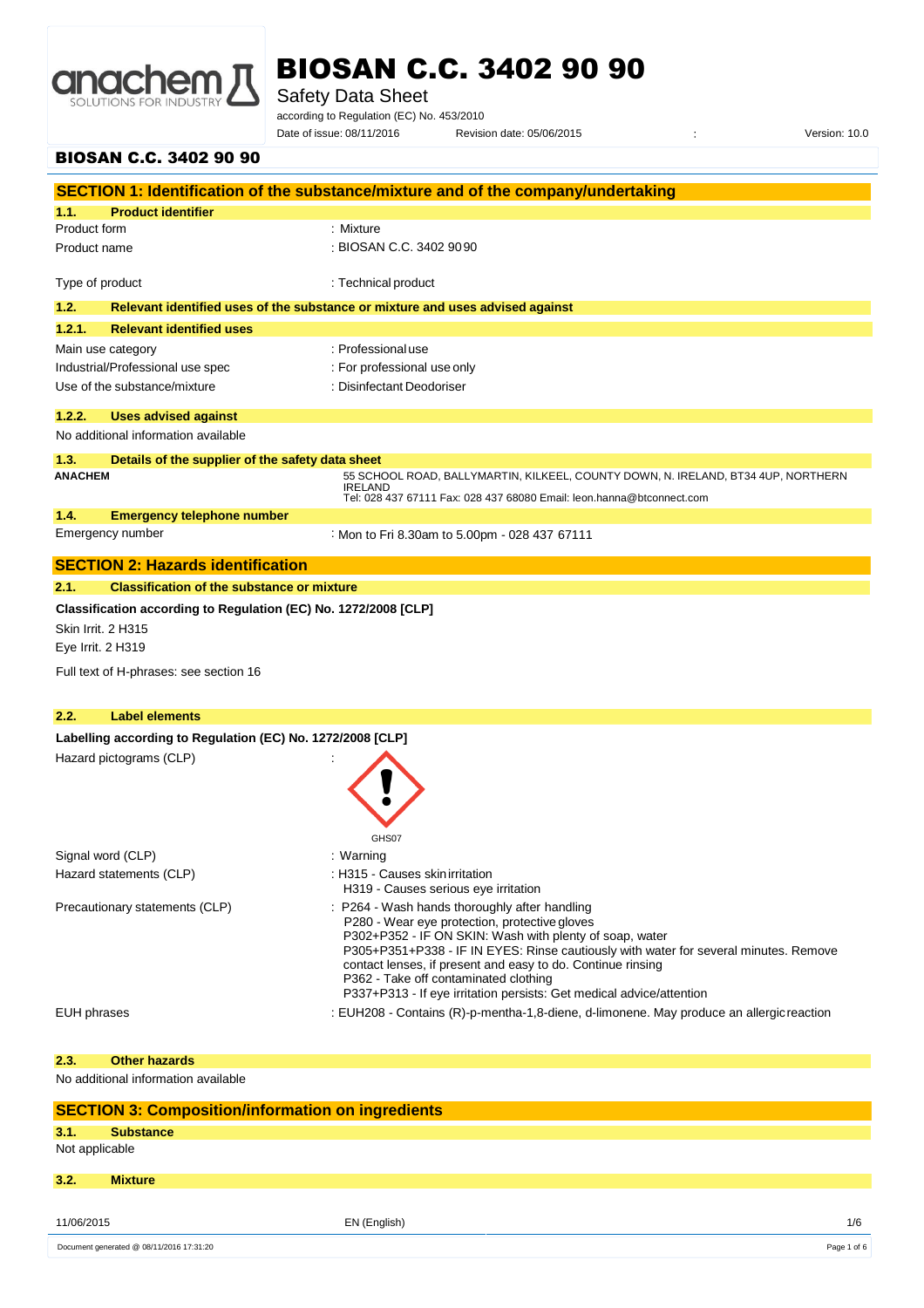### Safety Data Sheet

according to Regulation (EC) No. 453/2010

| <b>Name</b>                                                              | <b>Product identifier</b>                                                   | $\frac{9}{6}$ | <b>Classification according to</b><br>Directive 67/548/EEC | <b>Classification according to</b><br><b>Regulation (EC) No.</b><br>1272/2008 [CLP] |
|--------------------------------------------------------------------------|-----------------------------------------------------------------------------|---------------|------------------------------------------------------------|-------------------------------------------------------------------------------------|
| Quaternary ammonium compounds,<br>benzyl-C12-16-alkyldimethyl, chlorides | (CAS No) 68424-85-1<br>(EC no) 270-325-2<br>(REACH-no) 01-<br>2119965180-41 | $1 - 5$       | Xn: R22<br>C: R34<br>N: R50                                | Acute Tox. 4 (Oral), H302<br>Skin Corr. 1B, H314<br>Aquatic Acute 1, H400           |

Full text of R- and H-phrases: see section 16

|                 | <b>SECTION 4: First aid measures</b>                                |                                                                                                                                                                                                 |  |  |
|-----------------|---------------------------------------------------------------------|-------------------------------------------------------------------------------------------------------------------------------------------------------------------------------------------------|--|--|
| 4.1.            | <b>Description of first aid measures</b>                            |                                                                                                                                                                                                 |  |  |
|                 | First-aid measures general                                          | : Get medical advice/attention if you feel unwell.                                                                                                                                              |  |  |
|                 | First-aid measures after inhalation                                 | : Remove person to fresh air and keep comfortable for breathing.                                                                                                                                |  |  |
|                 | First-aid measures after skin contact                               | : Wash with plenty of soap and water.                                                                                                                                                           |  |  |
|                 | First-aid measures after eye contact                                | : IF IN EYES: Rinse cautiously with water for several minutes. Remove contact lenses, if present<br>and easy to do. Continue rinsing. If eye irritation persists: Get medical advice/attention. |  |  |
|                 | First-aid measures after ingestion                                  | : Give nothing or a little water to drink. Get medical advice/attention if you feel unwell.                                                                                                     |  |  |
| 4.2.            | Most important symptoms and effects, both acute and delayed         |                                                                                                                                                                                                 |  |  |
|                 | Symptoms/injuries after inhalation                                  | : May cause respiratory irritation.                                                                                                                                                             |  |  |
|                 | Symptoms/injuries after skin contact                                | : Repeated exposure may cause skin dryness or cracking.                                                                                                                                         |  |  |
|                 | Symptoms/injuries after eye contact                                 | : Causes eye irritation.                                                                                                                                                                        |  |  |
|                 | Symptoms/injuries after ingestion                                   | : May cause a light irritation of the linings of the mouth, throat, and gastrointestinal tract.                                                                                                 |  |  |
| 4.3.            |                                                                     | Indication of any immediate medical attention and special treatment needed                                                                                                                      |  |  |
|                 | Treat symptomatically.                                              |                                                                                                                                                                                                 |  |  |
|                 | <b>SECTION 5: Firefighting measures</b>                             |                                                                                                                                                                                                 |  |  |
| 5.1.            | <b>Extinguishing media</b>                                          |                                                                                                                                                                                                 |  |  |
|                 | Suitable extinguishing media                                        | : Carbon dioxide. Dry powder. Foam.                                                                                                                                                             |  |  |
| 5.2.            | Special hazards arising from the substance or mixture               |                                                                                                                                                                                                 |  |  |
|                 | No additional information available                                 |                                                                                                                                                                                                 |  |  |
| 5.3.            | <b>Advice for firefighters</b>                                      |                                                                                                                                                                                                 |  |  |
|                 | No additional information available                                 |                                                                                                                                                                                                 |  |  |
|                 | <b>SECTION 6: Accidental release measures</b>                       |                                                                                                                                                                                                 |  |  |
| 6.1.            | Personal precautions, protective equipment and emergency procedures |                                                                                                                                                                                                 |  |  |
| 6.1.1.          | For non-emergency personnel                                         |                                                                                                                                                                                                 |  |  |
|                 | <b>Emergency procedures</b>                                         | : Evacuate unnecessary personnel.                                                                                                                                                               |  |  |
| 6.1.2.          | For emergency responders                                            |                                                                                                                                                                                                 |  |  |
|                 | Protective equipment                                                | : Use personal protective equipment as required.                                                                                                                                                |  |  |
| 6.2.            | <b>Environmental precautions</b>                                    |                                                                                                                                                                                                 |  |  |
|                 | Avoid release to the environment.                                   |                                                                                                                                                                                                 |  |  |
| 6.3.            | Methods and material for containment and cleaning up                |                                                                                                                                                                                                 |  |  |
| For containment |                                                                     | : Collect spillage.                                                                                                                                                                             |  |  |
|                 | Methods for cleaning up                                             | : Soak up spills with inert solids, such as clay or diatomaceous earth as soon as possible.                                                                                                     |  |  |
| 6.4.            | <b>Reference to other sections</b>                                  |                                                                                                                                                                                                 |  |  |
|                 |                                                                     | For further information refer to section 8: "Exposure controls/personal protection". For further information refer to section 13.                                                               |  |  |
|                 | <b>SECTION 7: Handling and storage</b>                              |                                                                                                                                                                                                 |  |  |
| 7.1.            | <b>Precautions for safe handling</b>                                |                                                                                                                                                                                                 |  |  |
|                 | Precautions for safe handling                                       | : Avoid contact with eyes.                                                                                                                                                                      |  |  |
|                 | Hygiene measures                                                    | : Do not eat, drink or smoke when using this product.                                                                                                                                           |  |  |
| 7.2.            | Conditions for safe storage, including any incompatibilities        |                                                                                                                                                                                                 |  |  |
|                 | <b>Technical measures</b>                                           | : Does not require any specific or particular technical measures.                                                                                                                               |  |  |
|                 | Storage conditions                                                  | : Keep container closed when not in use.                                                                                                                                                        |  |  |
|                 | Incompatible products                                               | : Oxidizing agent. Strong acids. Strong bases.                                                                                                                                                  |  |  |
|                 | Special rules on packaging                                          | : Keep only in original container.                                                                                                                                                              |  |  |
| 7.3.            | <b>Specific end use(s)</b>                                          |                                                                                                                                                                                                 |  |  |
|                 | No additional information available                                 |                                                                                                                                                                                                 |  |  |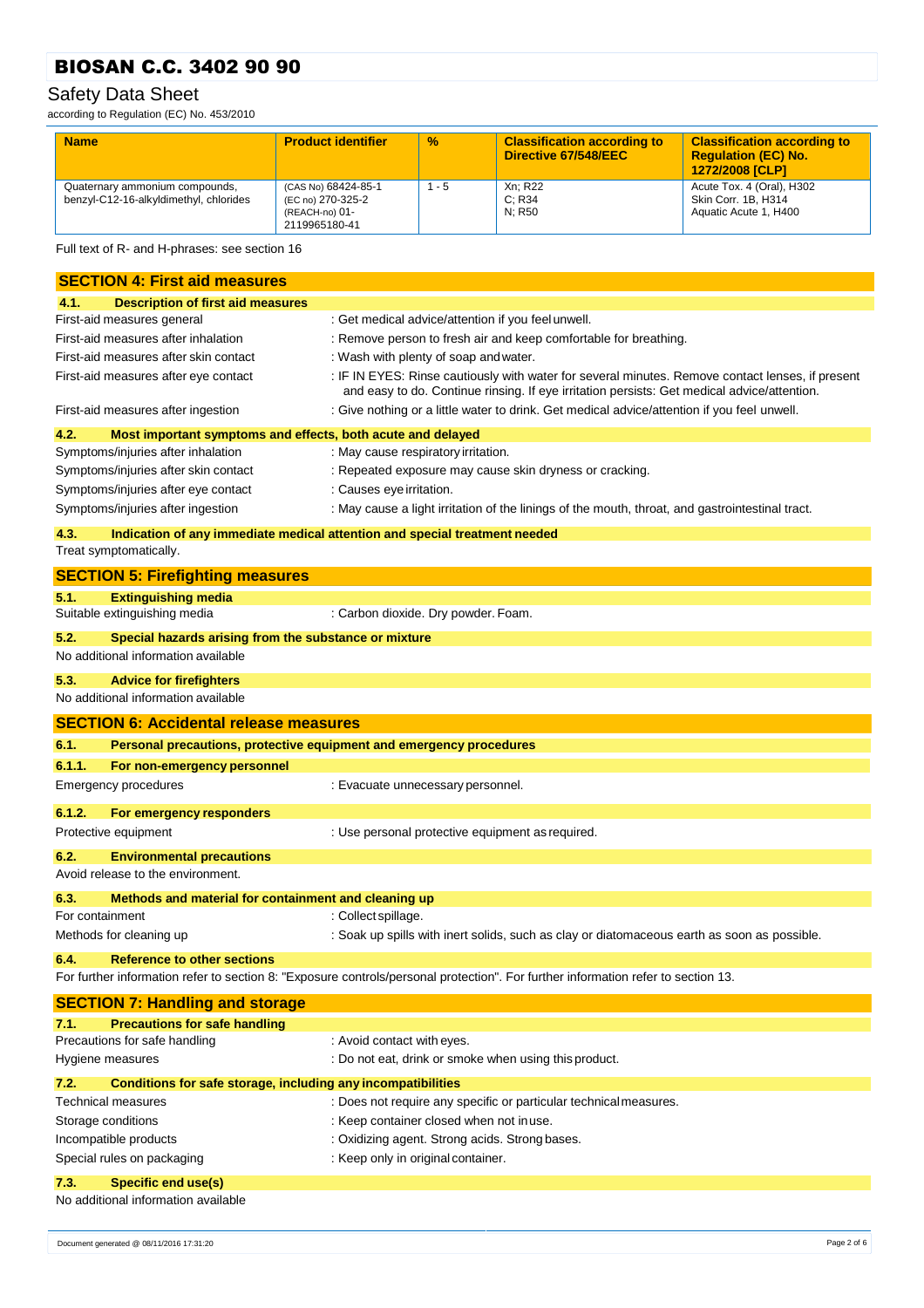#### Safety Data Sheet

according to Regulation (EC) No. 453/2010

#### **SECTION 8: Exposure controls/personal protection**

#### **8.1. Control parameters**

No additional information available

#### **8.2. Exposure controls**



| <b>SECTION 9: Physical and chemical properties</b>            |                     |  |  |
|---------------------------------------------------------------|---------------------|--|--|
| Information on basic physical and chemical properties<br>9.1. |                     |  |  |
| Physical state                                                | : Liquid            |  |  |
| Appearance                                                    | Liquid.             |  |  |
| Colour                                                        | brown.              |  |  |
| Odour                                                         | Fruity.             |  |  |
| Odour threshold                                               | : No data available |  |  |
| рH                                                            | : 6                 |  |  |
| Relative evaporation rate (butylacetate=1)                    | : No data available |  |  |
| Melting point                                                 | No data available   |  |  |
| Freezing point                                                | No data available   |  |  |
| Boiling point                                                 | No data available   |  |  |
| Flash point                                                   | No data available   |  |  |
| Auto-ignition temperature                                     | No data available   |  |  |
| Decomposition temperature                                     | No data available   |  |  |
| Flammability (solid, gas)                                     | No data available   |  |  |
| Vapour pressure                                               | No data available   |  |  |
| Relative vapour density at 20 °C                              | No data available   |  |  |
| Relative density                                              | : 0.99              |  |  |
| Solubility                                                    | No data available   |  |  |
| Log Pow                                                       | No data available   |  |  |
| Viscosity, kinematic                                          | No data available   |  |  |
| Viscosity, dynamic                                            | No data available   |  |  |
| <b>Explosive properties</b>                                   | No data available   |  |  |
| Oxidising properties                                          | No data available   |  |  |
| <b>Explosive limits</b>                                       | No data available   |  |  |

#### **9.2. Other information**

No additional information available

|                                     | <b>SECTION 10: Stability and reactivity</b> |  |  |
|-------------------------------------|---------------------------------------------|--|--|
| 10.1.                               | <b>Reactivity</b>                           |  |  |
|                                     | No additional information available         |  |  |
| 10.2.                               | <b>Chemical stability</b>                   |  |  |
|                                     | Stable under normal conditions.             |  |  |
| 10.3.                               | <b>Possibility of hazardous reactions</b>   |  |  |
|                                     | No additional information available         |  |  |
| 10.4.                               | <b>Conditions to avoid</b>                  |  |  |
| No additional information available |                                             |  |  |

- Materials for protective clothing : Not required for normal conditions of use
- Hand protection **in the contract of the contract of the contract of the contract of the contract of the contract of the contract of the contract of the contract of the contract of the contract of the contract of the contra**
- Eye protection  $\qquad \qquad$ : Safety glasses
- Skin and body protection : Not required for normal conditions of use
- Respiratory protection : Not required for normal conditions of use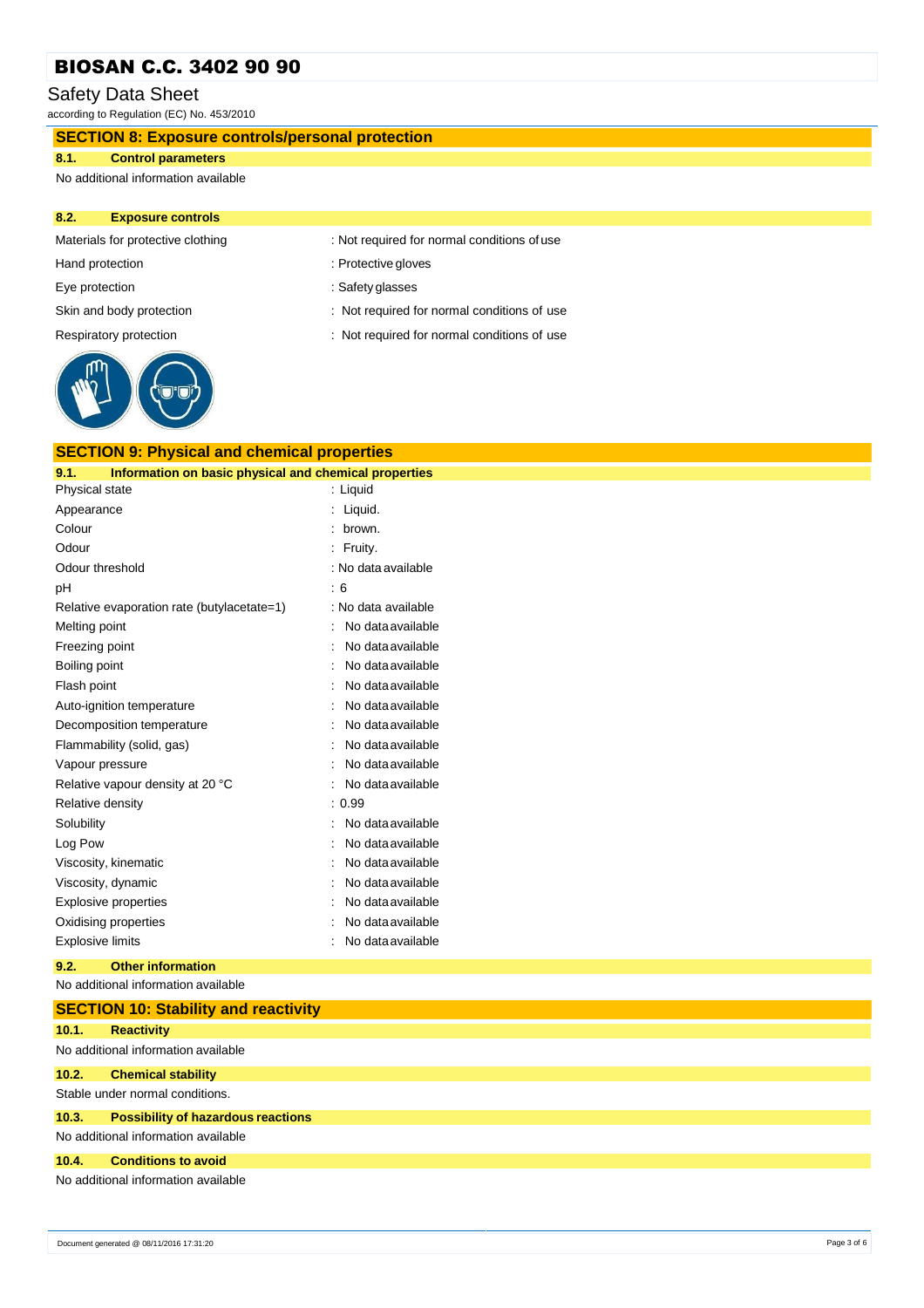#### Safety Data Sheet

according to Regulation (EC) No. 453/2010

#### **10.5. Incompatible materials**

#### No additional information available

#### **10.6. Hazardous decomposition products**

No additional information available

| <b>SECTION 11: Toxicological information</b>          |                                           |  |
|-------------------------------------------------------|-------------------------------------------|--|
| 11.1.<br>Information on toxicological effects         |                                           |  |
| Acute toxicity                                        | : Not classified                          |  |
| Skin corrosion/irritation                             | : Causes skin irritation.<br>pH: 6        |  |
| Serious eye damage/irritation                         | : Causes serious eye irritation.<br>pH: 6 |  |
| Respiratory or skin sensitisation                     | Not classified                            |  |
| Germ cell mutagenicity                                | Not classified<br>$\bullet$               |  |
| Carcinogenicity                                       | Not classified                            |  |
| Reproductive toxicity                                 | : Not classified                          |  |
| Specific target organ toxicity (single exposure)      | : Notclassified                           |  |
| Specific target organ toxicity (repeated<br>exposure) | : Not classified                          |  |
| Aspiration hazard                                     | : Not classified                          |  |

#### **SECTION 12: Ecological information**

| 12.1.         | <b>Toxicity</b>                                  |                                                                                    |
|---------------|--------------------------------------------------|------------------------------------------------------------------------------------|
|               |                                                  | Quaternary ammonium compounds, benzyl-C12-16-alkyldimethyl, chlorides (68424-85-1) |
| ErC50 (algae) |                                                  | $<$ mg/l                                                                           |
|               |                                                  |                                                                                    |
| 12.2.         | <b>Persistence and degradability</b>             |                                                                                    |
|               | No additional information available              |                                                                                    |
| 12.3.         | <b>Bioaccumulative potential</b>                 |                                                                                    |
|               | No additional information available              |                                                                                    |
| 12.4.         | <b>Mobility in soil</b>                          |                                                                                    |
|               | No additional information available              |                                                                                    |
| 12.5.         | <b>Results of PBT and vPvB assessment</b>        |                                                                                    |
|               | No additional information available              |                                                                                    |
| 12.6.         | <b>Other adverse effects</b>                     |                                                                                    |
|               | No additional information available              |                                                                                    |
|               | <b>SECTION 13: Disposal considerations</b>       |                                                                                    |
| 13.1.         | <b>Waste treatment methods</b>                   |                                                                                    |
|               | No additional information available              |                                                                                    |
|               | <b>SECTION 14: Transport information</b>         |                                                                                    |
|               | In accordance with ADR / RID / IMDG / IATA / ADN |                                                                                    |
| 14.1.         | <b>UN number</b>                                 |                                                                                    |
|               | Not regulated for transport                      |                                                                                    |
| 14.2.         | <b>UN proper shipping name</b>                   |                                                                                    |
|               | Proper Shipping Name (ADR)                       | Not applicable                                                                     |
|               | Proper Shipping Name (IMDG)                      | Notapplicable                                                                      |
|               | Proper Shipping Name (IATA)                      | Not applicable                                                                     |
| 14.3.         | <b>Transport hazard class(es)</b>                |                                                                                    |
| ADR.          |                                                  |                                                                                    |
|               | Transport hazard class(es) (ADR)                 | : Not applicable                                                                   |
| <b>IMDG</b>   |                                                  |                                                                                    |
|               | Transport hazard class(es) (IMDG)                | : Not applicable                                                                   |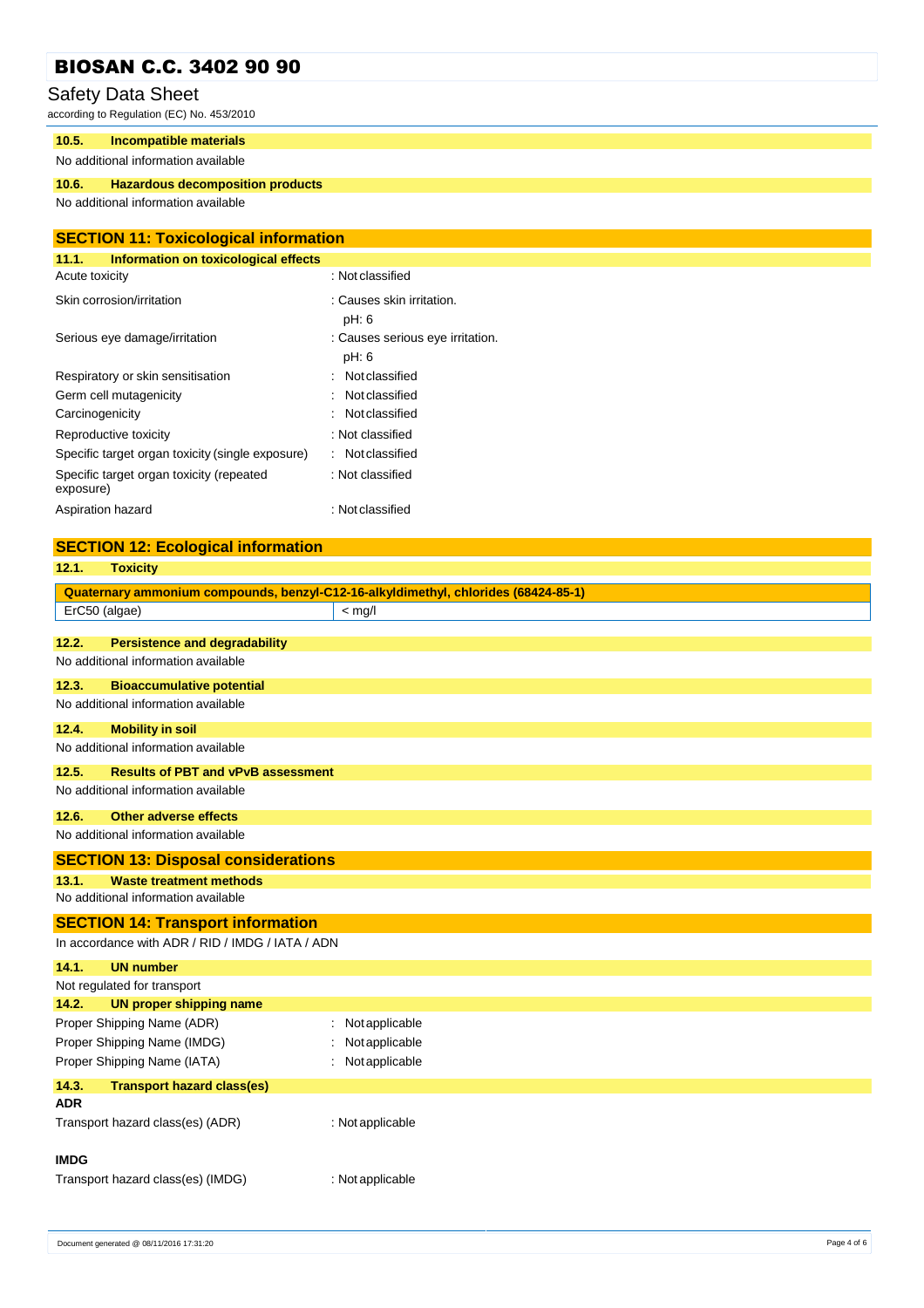| <b>BIOSAN C.C. 3402 90 90</b>                                                  |                                                                                                      |  |  |
|--------------------------------------------------------------------------------|------------------------------------------------------------------------------------------------------|--|--|
| <b>Safety Data Sheet</b>                                                       |                                                                                                      |  |  |
| according to Regulation (EC) No. 453/2010                                      |                                                                                                      |  |  |
| <b>IATA</b>                                                                    |                                                                                                      |  |  |
| Transport hazard class(es) (IATA)                                              | : Not applicable                                                                                     |  |  |
| 14.4.<br><b>Packing group</b>                                                  |                                                                                                      |  |  |
| Packing group (ADR)                                                            | Not applicable                                                                                       |  |  |
| Packing group (IMDG)                                                           | Notapplicable                                                                                        |  |  |
| Packing group (IATA)                                                           | Not applicable                                                                                       |  |  |
| 14.5.<br><b>Environmental hazards</b>                                          |                                                                                                      |  |  |
| Dangerous for the environment                                                  | : No                                                                                                 |  |  |
| Marine pollutant                                                               | : No                                                                                                 |  |  |
| Other information                                                              | : No supplementary information available                                                             |  |  |
|                                                                                |                                                                                                      |  |  |
| 14.6. Special precautions for user                                             |                                                                                                      |  |  |
| - Overland transport                                                           |                                                                                                      |  |  |
| No data available                                                              |                                                                                                      |  |  |
|                                                                                |                                                                                                      |  |  |
| - Transport by sea                                                             |                                                                                                      |  |  |
| No data available                                                              |                                                                                                      |  |  |
| - Air transport                                                                |                                                                                                      |  |  |
| No data available                                                              |                                                                                                      |  |  |
| 14.7. Transport in bulk according to Annex II of MARPOL 73/78 and the IBC Code |                                                                                                      |  |  |
| Not applicable                                                                 |                                                                                                      |  |  |
| <b>SECTION 15: Regulatory information</b>                                      |                                                                                                      |  |  |
|                                                                                | 15.1. Safety, health and environmental regulations/legislation specific for the substance or mixture |  |  |
| <b>EU-Regulations</b><br>15.1.1.                                               |                                                                                                      |  |  |
| Contains no substances with Annex XVII restrictions                            |                                                                                                      |  |  |
| Contains no substance on the REACH candidate list                              |                                                                                                      |  |  |
| Contains no REACH Annex XIV substances                                         |                                                                                                      |  |  |
|                                                                                |                                                                                                      |  |  |
| 15.1.2.<br><b>National regulations</b>                                         |                                                                                                      |  |  |
| Germany                                                                        |                                                                                                      |  |  |
| VwVwS Annex reference                                                          | : Water hazard class (WGK) 2, hazardous to water (Classification according to VwVwS, Annex<br>4)     |  |  |
| 12th Ordinance Implementing the Federal                                        | : Is not subject of the 12. BlmSchV (Hazardous Incident Ordinance)                                   |  |  |
| Immission Control Act - 12. BlmSchV                                            |                                                                                                      |  |  |
|                                                                                |                                                                                                      |  |  |
| 15.2.<br><b>Chemical safety assessment</b>                                     |                                                                                                      |  |  |

No additional information available

#### **SECTION 16: Other information**

|  |  |  | Full text of R-, H- and EUH-phrases: |
|--|--|--|--------------------------------------|
|--|--|--|--------------------------------------|

| Acute Tox. 4 (Oral) | Acute toxicity (oral), Category 4                               |
|---------------------|-----------------------------------------------------------------|
| Aquatic Acute 1     | Hazardous to the aquatic environment - Acute Hazard, Category 1 |
| Eye Irrit. 2        | Serious eye damage/eye irritation, Category 2                   |
| Skin Corr. 1B       | Skin corrosion/irritation, Category 1B                          |
| Skin Irrit. 2       | Skin corrosion/irritation, Category 2                           |
| H302                | Harmful if swallowed                                            |
| H314                | Causes severe skin burns and eye damage                         |
| H315                | Causes skin irritation                                          |
| H319                | Causes serious eye irritation                                   |
| H400                | Very toxic to aquatic life                                      |
| <b>EUH208</b>       | Contains . May produce an allergic reaction                     |